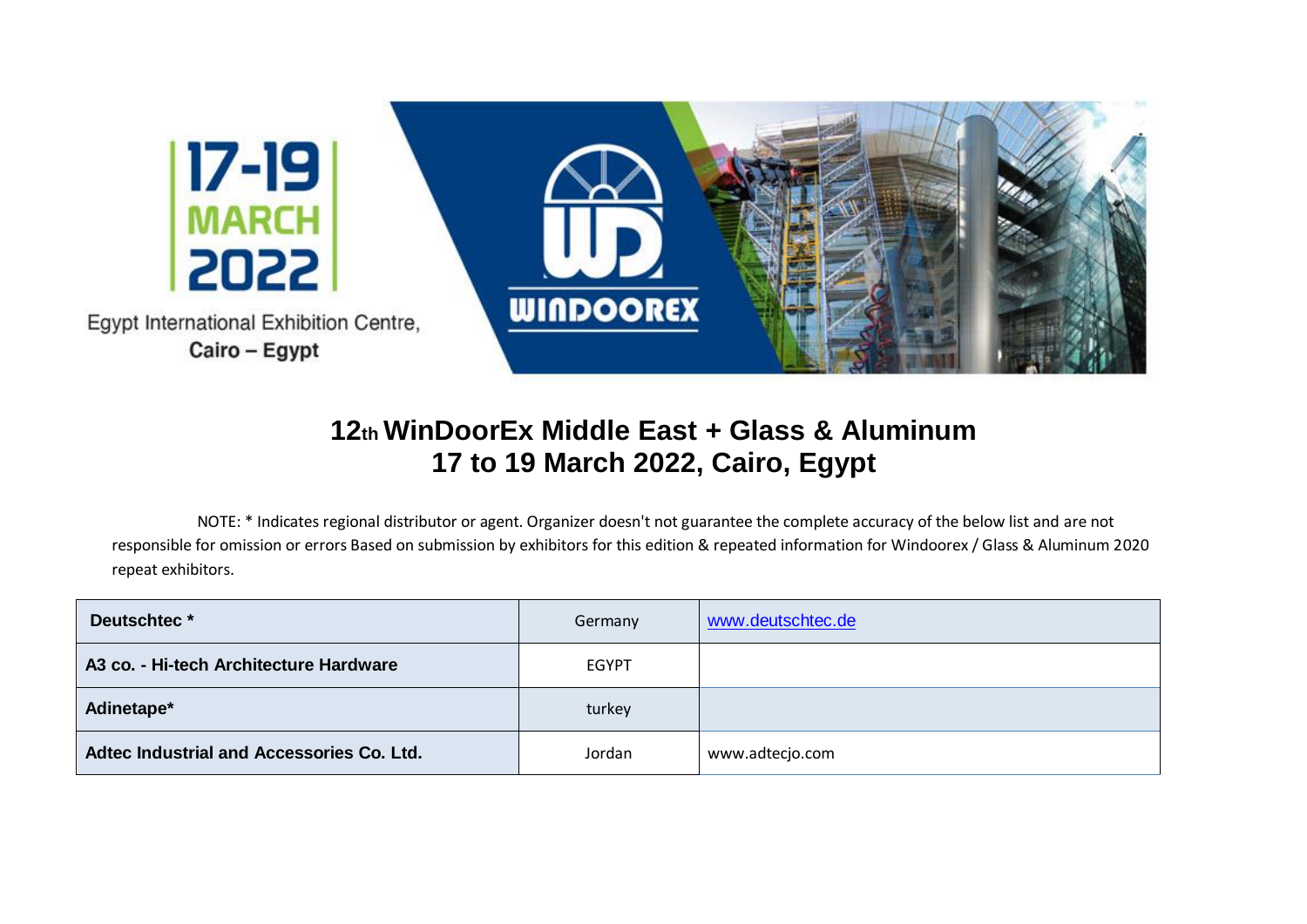| <b>AGF Panel - Aluminum Composite Panel</b>                                            | Egypt        | http://www.agfpanel.com/       |
|----------------------------------------------------------------------------------------|--------------|--------------------------------|
| <b>Agyad LG Panel</b>                                                                  | <b>EGYPT</b> | WWW.AGYADGSG.COM               |
| <b>AKSA EGYPT - Kompen</b>                                                             | <b>EGYPT</b> | $\blacksquare$                 |
| Al Nour - Well Coat Egypt                                                              | <b>EGYPT</b> |                                |
| Albin*                                                                                 | Switzerland  | $\equiv$                       |
| <b>ALCOBOND Aluminum Composite Panel</b>                                               | EGYPT / UAE  | www.alcobond.com               |
| <b>ALETHAD COMPANY UPVC -</b><br><b>Commercial &amp; Industrial Equipment Supplier</b> | Egypt        |                                |
| Alexandria Center for Aluminum Equipments - Al.<br>Farag                               | <b>EGYPT</b> |                                |
| <b>ALFA Door</b>                                                                       | <b>EGYPT</b> | $\equiv$                       |
| <b>ALMONA CO IMP EXP</b>                                                               | <b>EGYPT</b> | WWW.ALMONA02.COM               |
| <b>ALNADA FOR PLASTIC</b>                                                              | <b>EGYPT</b> |                                |
| <b>Alsaad Shutter</b>                                                                  | <b>EGYPT</b> | https://www.alsaadshutter.com/ |
| <b>Alu Africa</b>                                                                      | <b>EGYPT</b> | www.aluafric.com.eg            |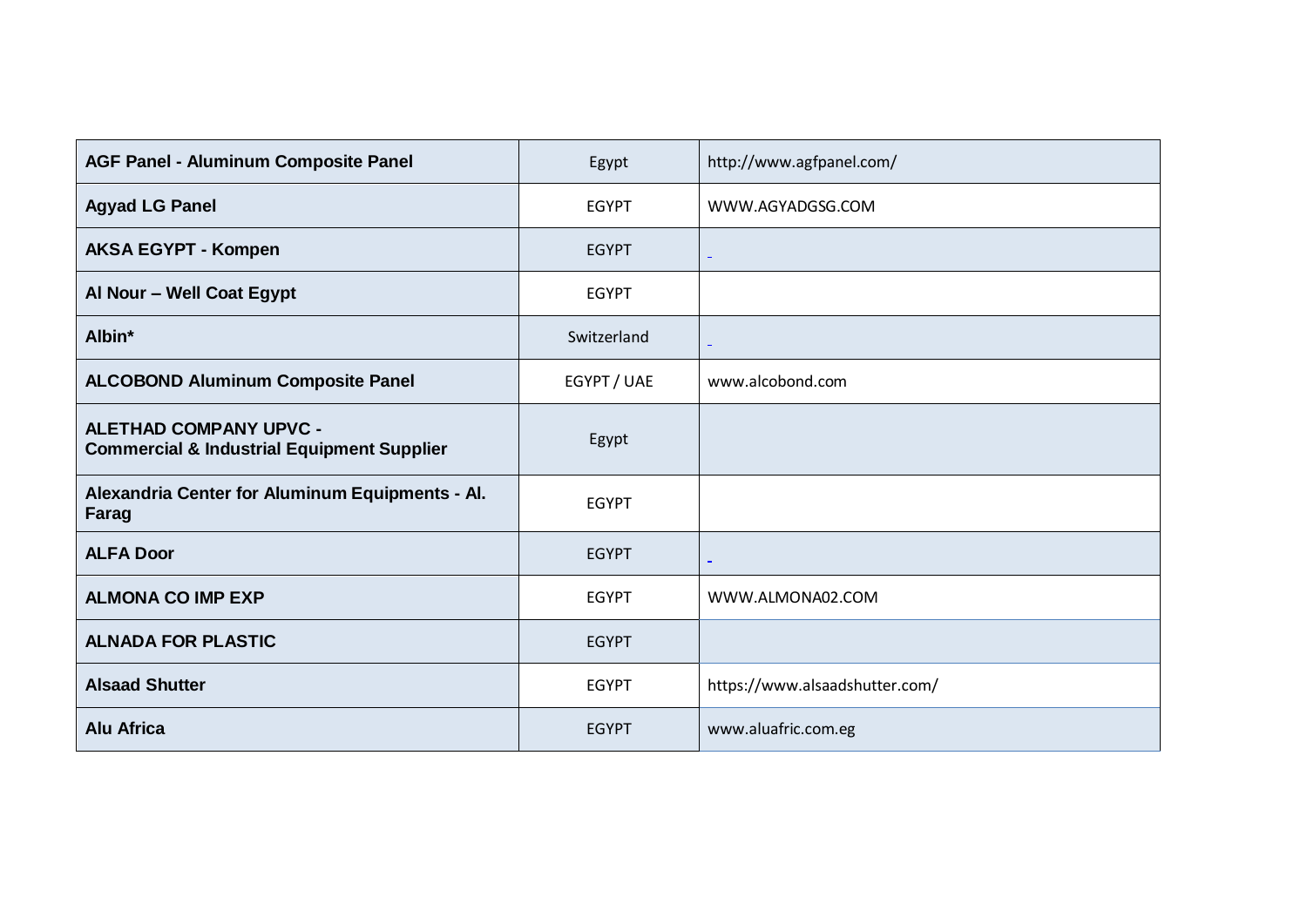| <b>Alu Master</b>                           | Egypt         | www.alumaster-eg.com          |
|---------------------------------------------|---------------|-------------------------------|
| <b>Alubond International Egypt</b>          | Egypt         | www.alubond.com               |
| <b>Aluflam Evident Fire Protection</b>      | Denimark      | www.aluflam.com               |
| <b>Alumil Egypt</b>                         | <b>EGYPT</b>  | www.alumil.com                |
| <b>ALUMIL S.A*</b>                          | Greece        | www.alumil.com                |
| <b>AluSolutions</b>                         | Egypt         | http://alusolutions.net/      |
| <b>Arabian Company for Trading -ACT</b>     | <b>EGYPT</b>  | www.arabianeg.com             |
| <b>Art Cladding</b>                         | Egypt         | http://www.artcladding.com/   |
| <b>ATECH*</b>                               | <b>TURKEY</b> | ATECH.COM.TR                  |
| Attallah company for import - USTA          | Egypt         |                               |
| <b>Bahrain Aluminum Extrusion - BALEXCO</b> | Bahrain       | www.balexco.com.bh            |
| <b>Baltic Windows &amp; Doors*</b>          | Germany       | https://www.baltic-fenster.de |
| <b>BAVELLONI SPA *</b>                      | Italy         | www.BAVELLONI.COM             |
| <b>BENINCA*</b>                             | <b>ITALY</b>  | www.beninca.com               |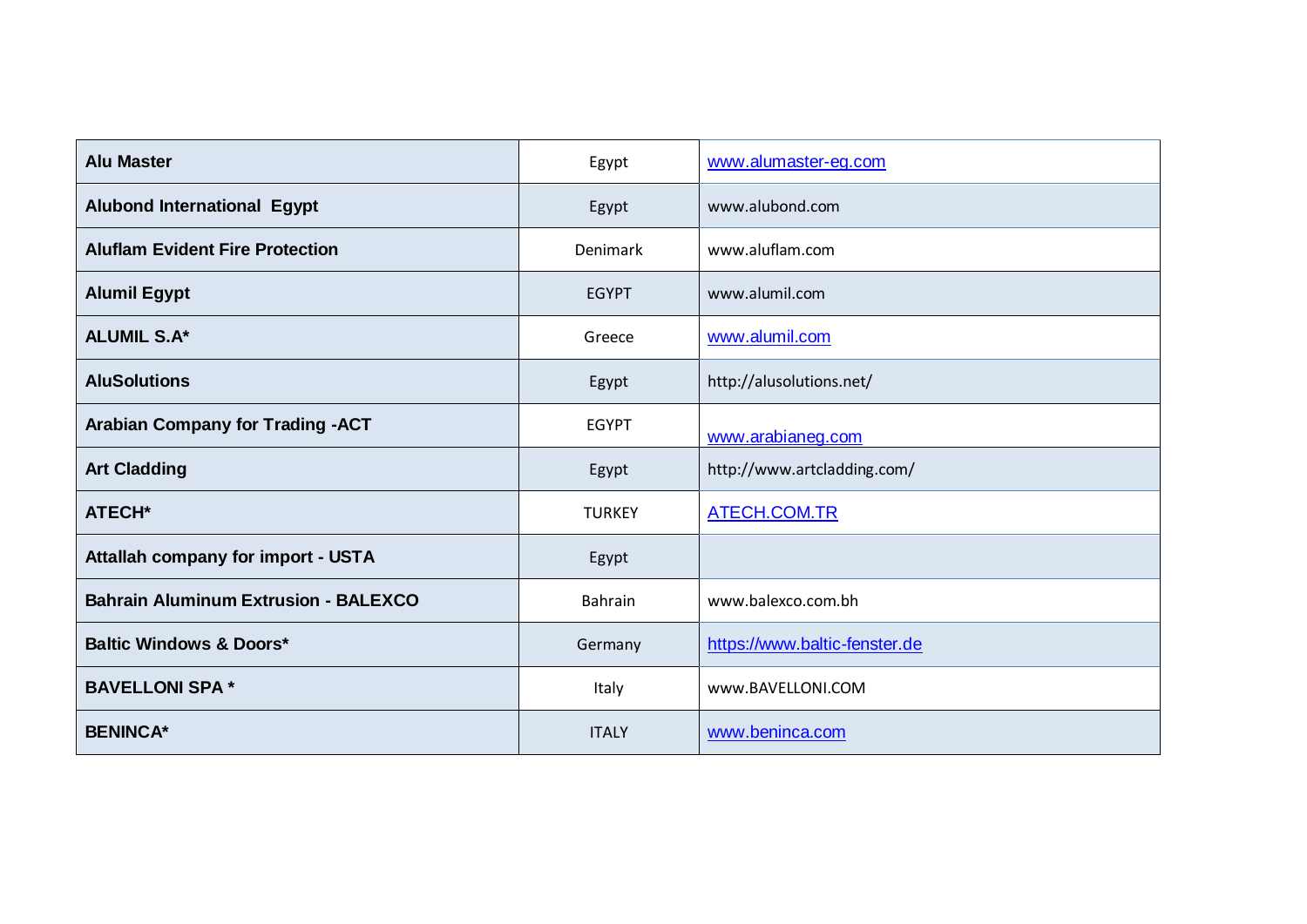| <b>Blickle Castors &amp; Wheels*</b>                 | Germany         | https://www.blickle.de             |
|------------------------------------------------------|-----------------|------------------------------------|
| <b>BORAPANJUR*</b>                                   | <b>TURKEY</b>   | https://www.borapanjur.com         |
| <b>Bottero Glass Technologies *</b>                  | Italy           |                                    |
| <b>BSM (TAREK COMPANY)*</b>                          | <b>TURKEY</b>   | WWW.BSMMAKINE.COM                  |
| <b>Cherubini Motors*</b>                             | Italy           | https://www.cherubini-group.com/en |
| China goodsense *                                    | china           | www.chinagoodsense.net             |
| CIRCLES for FLOAT GLASS CONSULTANCY CO.,<br>LLC.     | <b>EGYPT</b>    | WWW.CIRCLESFGC.COM                 |
| <b>Corpotrade Egypt for Trade</b>                    | <b>EGYPT</b>    | www.corpotrade.com                 |
| <b>CTI</b>                                           | Lebanon         |                                    |
| <b>Daghash Group</b>                                 | <b>EGYPT</b>    | www.daghashgroup.com               |
| DAWLIA 21 for producing colored aluminum<br>profiles | Egypt           | www.dawlia-eg.com                  |
| <b>Deceuninck</b>                                    | Belgium / Egypt | https://www.deceuninck.com         |
| DELEMAR co. for aluminum profiles production         | <b>EGYPT</b>    | www.delemaralu.com                 |
| <b>Dimensions Group</b>                              | <b>EGYPT</b>    |                                    |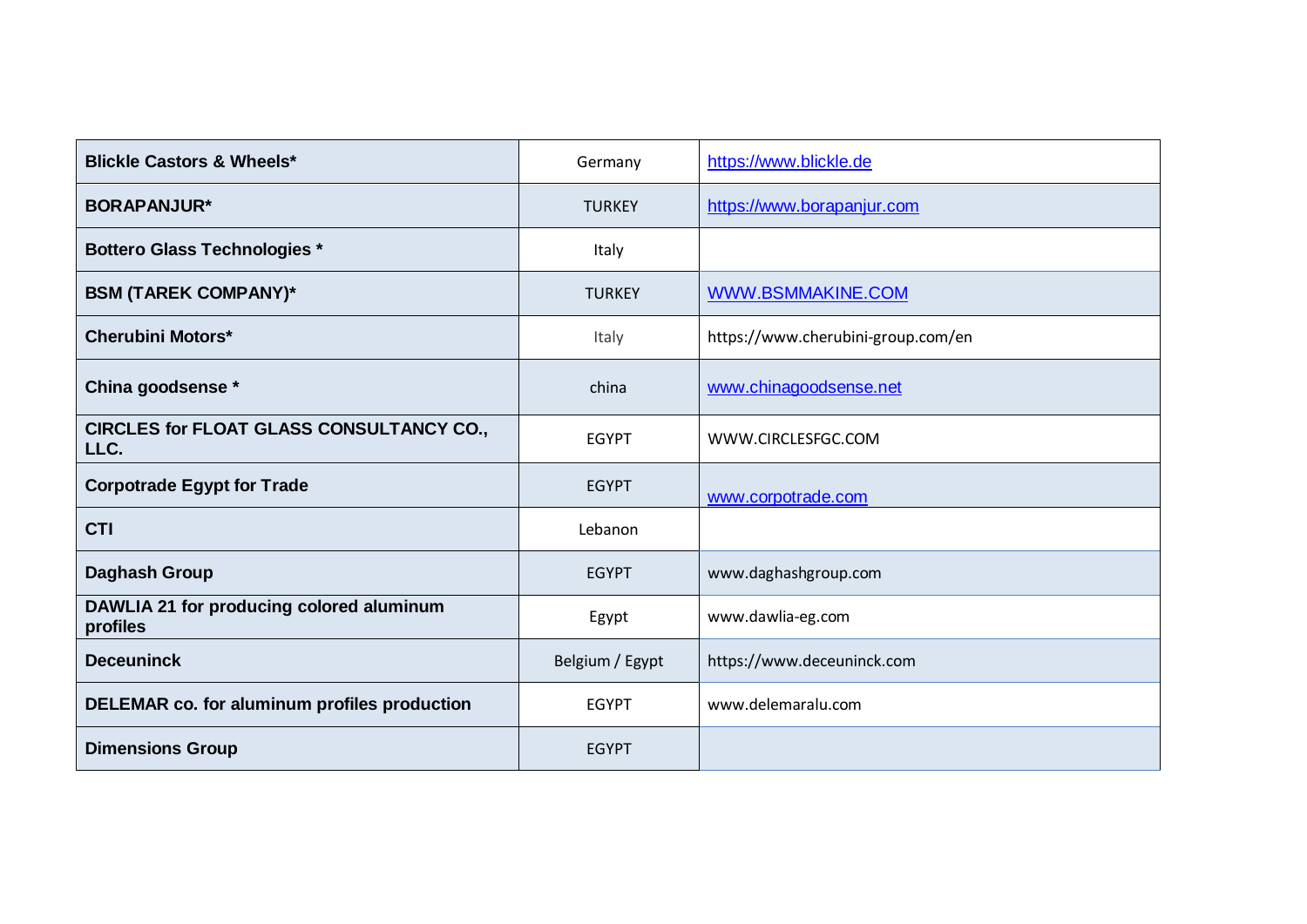| Doorhan*                                                               | Russian      | www.doorhan.com           |
|------------------------------------------------------------------------|--------------|---------------------------|
| Dormakaba*                                                             | Germany      | www.dormakaba.com/mea     |
| DORMAKABA*                                                             | Switzerland  | Dormakaba.com             |
| <b>DPG - Delemar for Processed Glass</b>                               | <b>EGYPT</b> |                           |
| Dynamec*                                                               | Italy        |                           |
| <b>Egypt Africa</b>                                                    | Egypt        | www.egyptafrica.net       |
| <b>Egypt Emirates for treatment and coating materials</b>              | Egypt        | http://egyptemirate.com/  |
| <b>Egyptian Company for Engineering and Metal</b><br><b>industries</b> | Egypt        |                           |
| <b>EL Amana for import and export</b>                                  | <b>EGYPT</b> | www.houda.accessories.com |
| <b>El Raneen Diamond</b>                                               | <b>EGYPT</b> |                           |
| <b>EI-AMANA HOUDA GLASS</b>                                            | <b>EGYPT</b> | WWW.HOUDAGLASS.COM        |
| <b>Elkayan Elmasry upvc</b>                                            | <b>EGYPT</b> | $\blacksquare$            |
| <b>EI-REDA FOR ENGINEERING CONSULTING</b>                              | <b>EGYPT</b> | WWW.EL-REDA.COM           |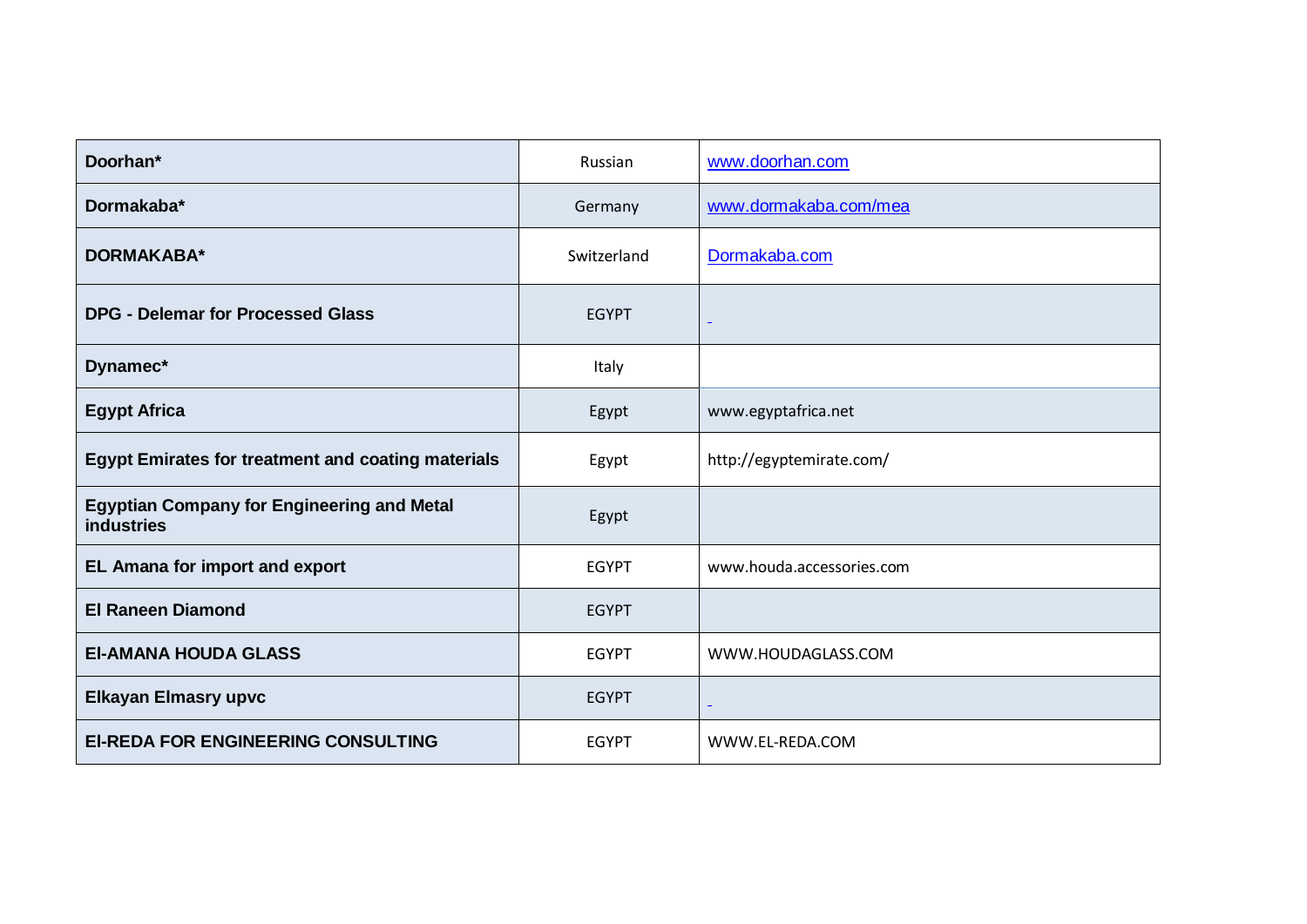| <b>Emirates Extrusion Factor LLC</b>       | <b>UAE</b>     | www.emiratesextrusion.com        |
|--------------------------------------------|----------------|----------------------------------|
| <b>Enjoy Motors*</b>                       | Spain          | https://www.enjoy-motors.com/es/ |
| <b>ERYAP GRUP*</b>                         | <b>TURKEY</b>  | WWW.eryapgrup.com                |
| <b>ESHRAKA FOR MOSQUITO WINDOWS</b>        | <b>EGYPT</b>   | www.eshraka-co.com               |
| <b>Euro Trade for distribution</b>         | Egypt          | http://www.euro-trade.co/        |
| <b>EUROTRONIC*</b>                         | <b>SPAIN</b>   | $\blacksquare$                   |
| <b>EXTROCOAT 21 FOR EXTRUDING ALUMINUM</b> | <b>EGYPT</b>   | WWW.EXTROCOAT.COM                |
| <b>Facade Concept Egypt</b>                | Egypt          |                                  |
| <b>FALCON SEALANT CO.</b>                  | <b>EGYPT</b>   | WWW.FALCONSEALANT.COM            |
| Farfisa*                                   | Italia         | https://www.farfisa.com/en/      |
| <b>FENON Group</b>                         | <b>EGYPT</b>   |                                  |
| <b>FIRATPEN*</b>                           | <b>TURKEY</b>  | www.firatpen.com.tr              |
| <b>Forel Spa</b>                           | Italy          | www.forelspa.com                 |
| <b>Garmco - Gulf Aluminum Rolling Mill</b> | <b>Bahrain</b> | www.garmco.com                   |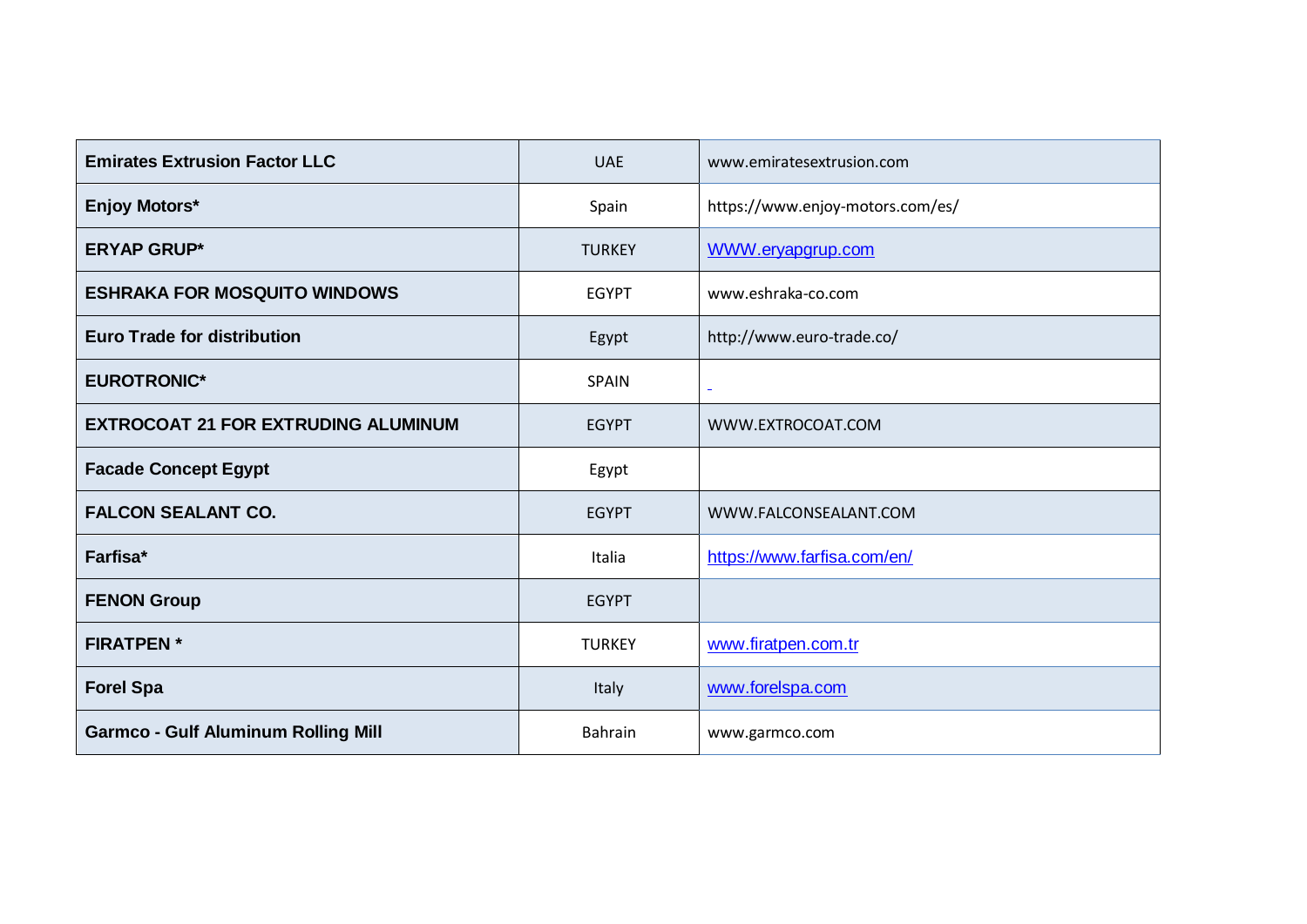| <b>Gedore Handtools*</b>              | Germany              | https://www.gedore.com                     |
|---------------------------------------|----------------------|--------------------------------------------|
| Gema*                                 | switzerland          |                                            |
| <b>Geviss Dis Ticaret Ltd. Sti.</b>   | Turkey               | www.geviss.com.tr                          |
| <b>GFT</b>                            | <b>EGYPT</b>         |                                            |
| <b>Glass Rolling</b>                  | <b>EGYPT</b>         | www.daghashgroup.com                       |
| Glassix*                              | China                | Arabianeg.com                              |
| <b>GLASTON</b>                        | <b>FINLAND</b>       | WWW.GLASTON.NET                            |
| Glaston *                             | Finland              |                                            |
| <b>Golden kitchen</b>                 | Egypt                |                                            |
| <b>Golden Sheet Factory - MC Bond</b> | <b>SAUDI ARABIA</b>  | www.mc-bond.com                            |
| Goodsense                             | Egypt/ China         |                                            |
| <b>GULF BOND</b>                      | SAUDI ARABIA / Egypt |                                            |
| <b>Honeywell Morley*</b>              | American             | https://buildings.honeywell.com/us/en/home |
| HONGHUI for PVB*                      | <b>CHINA</b>         | www.wnhhpvb.com                            |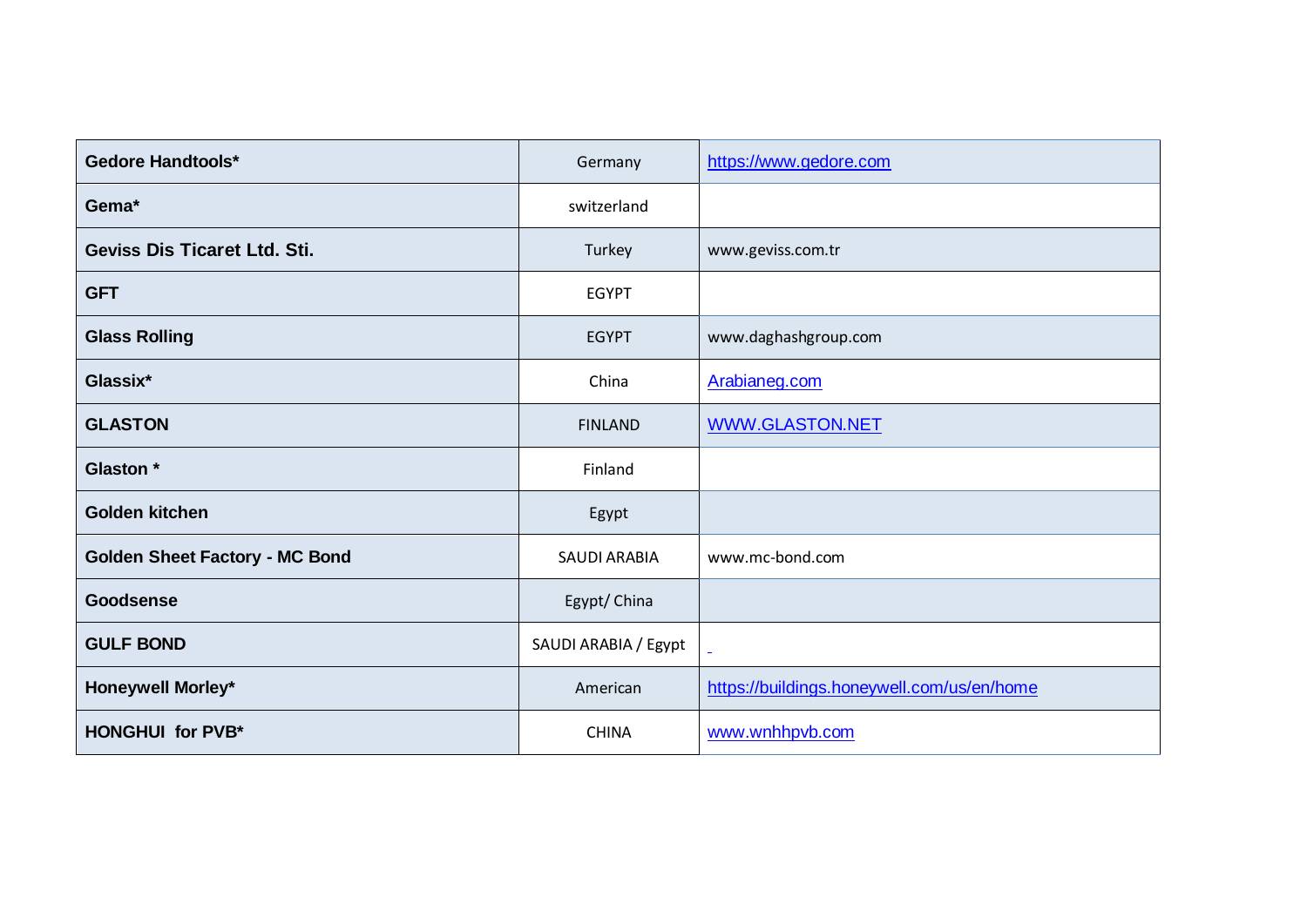| Hormann*                                    | Germany      | www.hormann.ae             |
|---------------------------------------------|--------------|----------------------------|
| <b>HTC Fire Fighting</b>                    | Egypt        | https://htcsafety.com/     |
| <b>IIS Intelligent Technology Solutions</b> | Egypt        | www.ies-mena.com           |
| <b>IBC EGYPT</b>                            | Egypt        | www.ibcegypt.com           |
| Id2secure*                                  | Spanish      | https://iid2secure.nl/home |
| Idek*                                       | Italy        | $\equiv$                   |
| <b>INDUSTRIES LLC*</b>                      | <b>UAE</b>   | $\overline{\phantom{a}}$   |
| Intermac*                                   | Italy        | www.intermac.com           |
| JDM*                                        | Korean       | http://www.jd-media.co.kr/ |
| <b>JOSTO S.R.L*</b>                         | <b>ITALY</b> | WWW.JOSTOITALY.COM         |
| Jotun*                                      | Dubai        |                            |
| <b>Kayan International Trade</b>            | <b>EGYPT</b> |                            |
| Keskin kymia*                               | turkey       | $\blacksquare$             |
| Khan Global Trading (Alcobond Egypt Office) | Egypt        | www.alcobond.com           |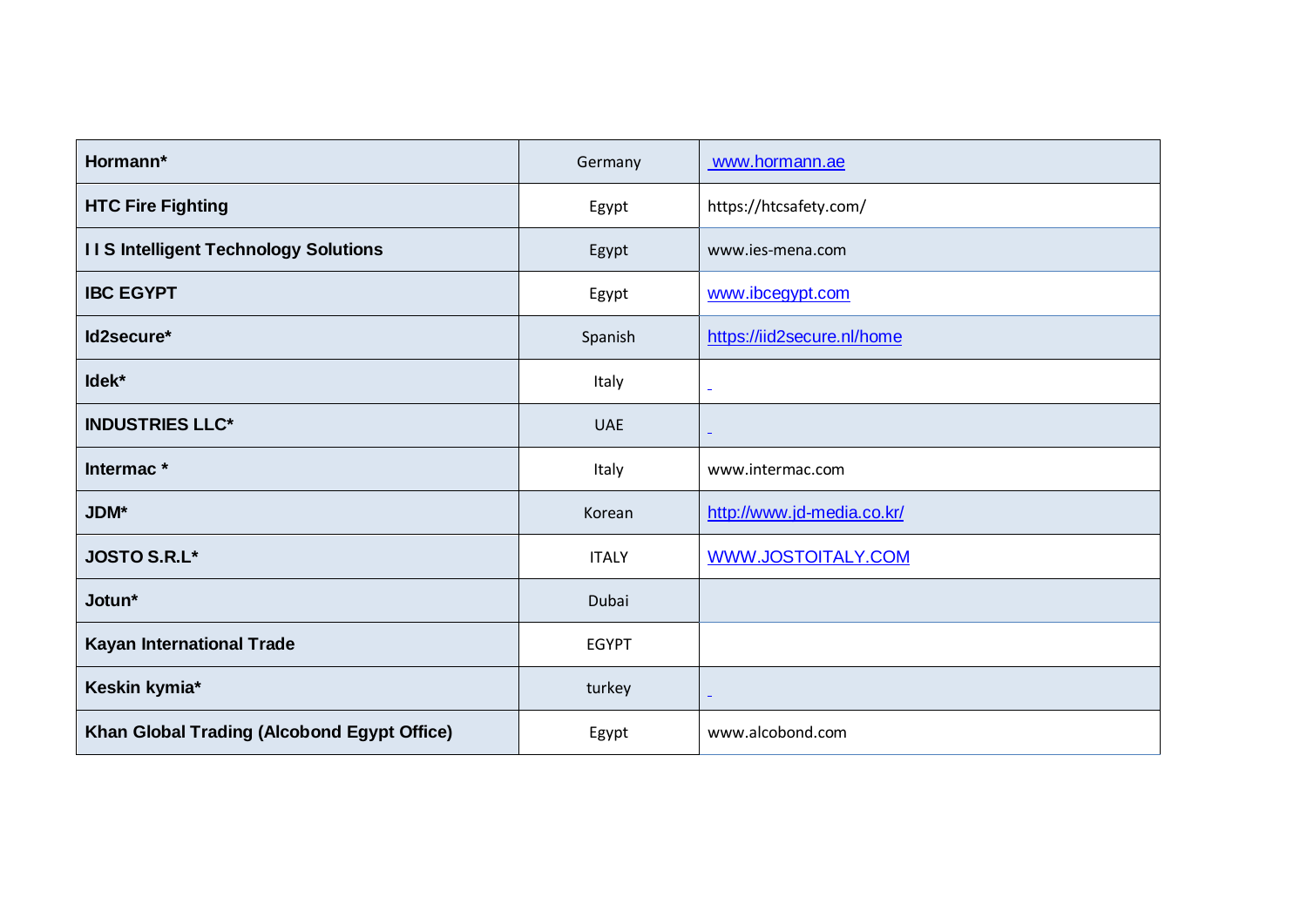| Koenig*                                 | Turkey        | http://www.konigsaw.com/     |
|-----------------------------------------|---------------|------------------------------|
| <b>Kohia Metal</b>                      | <b>EGYPT</b>  | $\blacksquare$               |
| <b>KOMPEN PVC Profiles *</b>            | Turkey        | http://www.kompen.com.tr/    |
| <b>LG Panel*</b>                        | Korea         | $\blacksquare$               |
| <b>MAAK Group</b>                       | <b>EGYPT</b>  | WWW.MAAK-GROUP.COM           |
| <b>MAB Assabloy*</b>                    | Italy         | Arabianeg.com                |
| Madar Egypt*                            | Multinational | https://www.madaregypt.com/  |
| Maer*                                   | Turkey        | http://maerltd.com/          |
| <b>Medgenco International Trade Co.</b> | <b>EGYPT</b>  | www.medgenco.com             |
| <b>Metabo Powertools*</b>               | Germany       | https://www.metabo.com       |
| <b>MIACASA STEEL*</b>                   | <b>UAE</b>    | WWW.MIACASAGROUP.COM         |
| <b>Middle East Glass Magazine</b>       | <b>EGYPT</b>  | https://www.meglassmaga.com/ |
| <b>MODERN TAL CONTRACTING CO.</b>       | <b>EGYPT</b>  | WWW.MODERNTAL.COM            |
| <b>MOSEL Motors *</b>                   | Turkey        | https://www.moselmotor.com/  |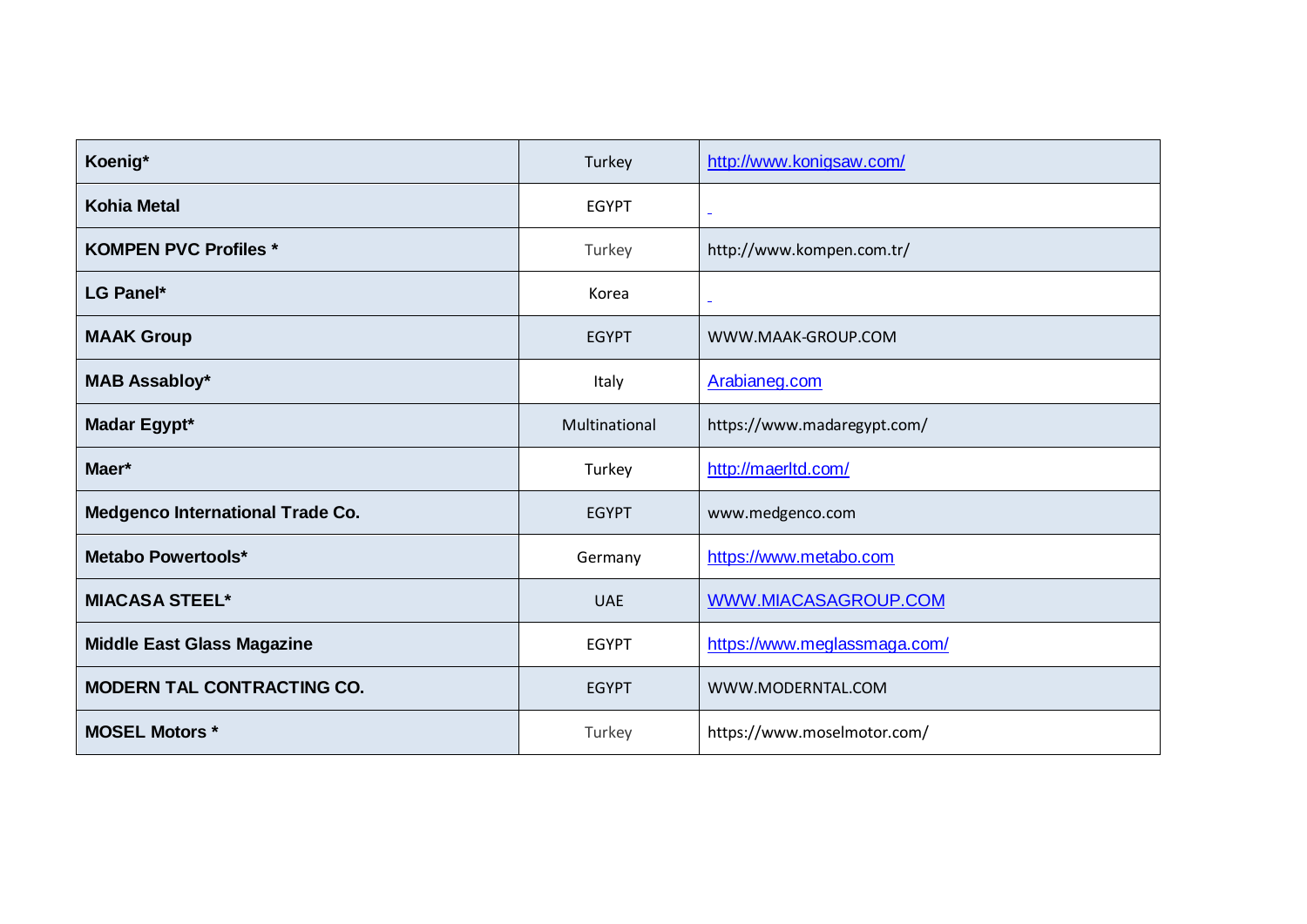| Motorline Professional*                      | Portugal      | https://motorline.pt/en/     |
|----------------------------------------------|---------------|------------------------------|
| <b>Nassar Group Egypt</b>                    | Egypt         | http://www.nassargroup.com/  |
| NILE COMPANY FOR INDUSTRY & EQUIPMENT        | <b>EGYPT</b>  | www.nilecompany.net          |
| NSC*                                         | Turkey        | $\equiv$                     |
| Parson*                                      | <b>USA</b>    | www.parsonadhesives.com      |
| Polywin*                                     | <b>TURKEY</b> | $\blacksquare$               |
| <b>Prestige International</b>                | Egypt         | www.Prestigeic.com           |
| PUJOL*                                       | Spain         | WWW.AUTOMATISMOSPUJOL.ES     |
| <b>Qimam El Eamar For Import&amp; Export</b> | <b>EGYPT</b>  | www.qimam.khaliji.Bond.com   |
| Rados*                                       | Korean        | www.rados.com                |
| <b>REALITY CATALOGUE</b>                     | <b>EGYPT</b>  |                              |
| $RIP*$                                       | Italia        | https://www.ribind.com/en/   |
| <b>S&amp;T Management Services LLC</b>       | Egypt         | www.stmanagementservices.com |
| <b>SAINT GOBAIN GLASS EGYPT</b>              | <b>EGYPT</b>  | WWW.SAINT-GOBAIN.COM         |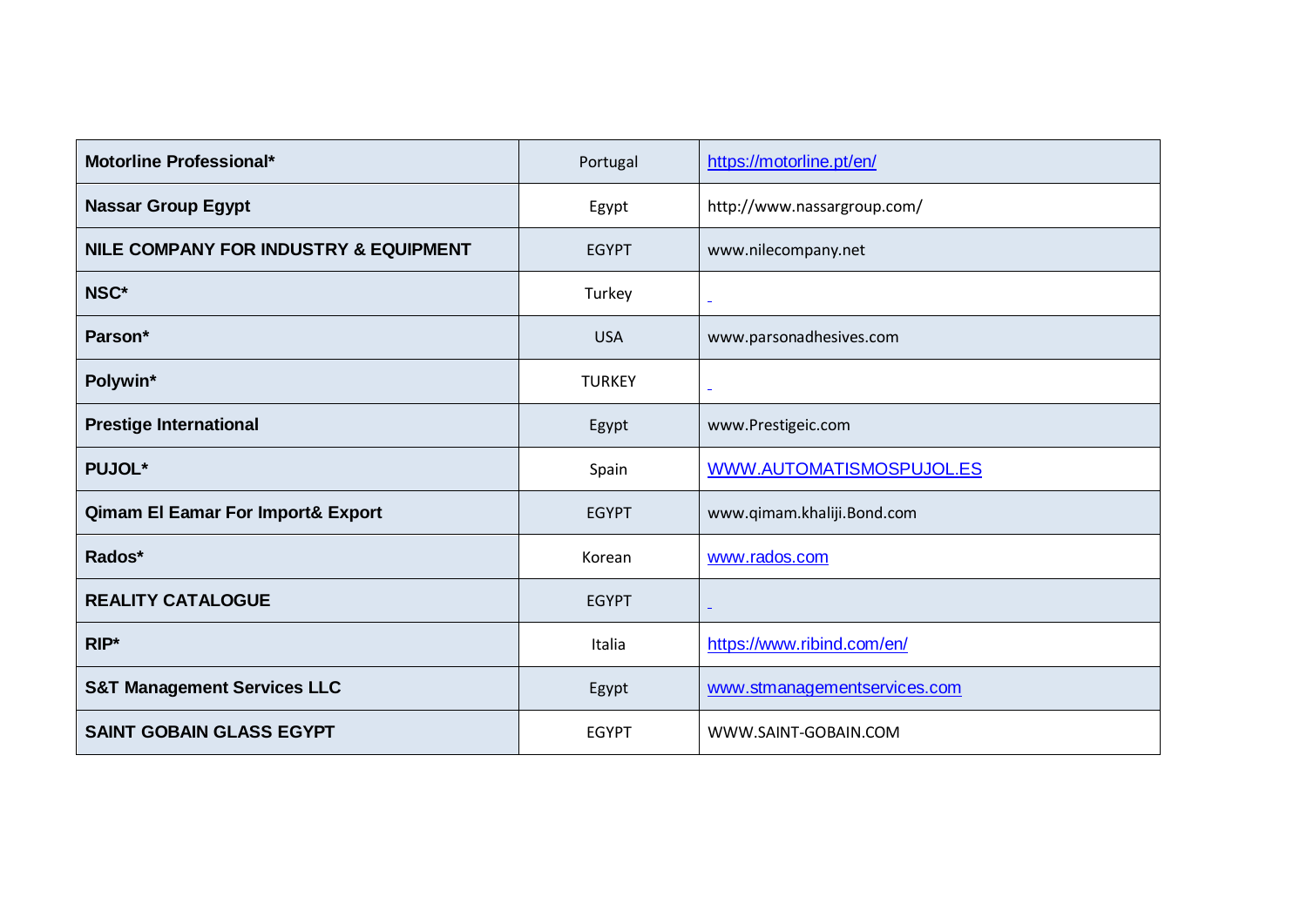| Sakla*                                         | Turkey | alaks.com.tr                |
|------------------------------------------------|--------|-----------------------------|
| <b>SAKR Doors</b>                              | Egypt  | http://www.sakrdoors.com/   |
| Savio*                                         | Italy  | www.savio.it                |
| Sea <sup>*</sup>                               | Italy  | www.seateam.com             |
| <b>Section Complete Façade Solutions</b>       | Egypt  | www.sectionegypt.com        |
| <b>SEGMA Doors</b>                             | Egypt  | http://www.segmadoors.com/  |
| <b>SESAMO*</b>                                 | Italy  | <b>WWW.SESAMO.EU</b>        |
| <b>Shield U pvc Window &amp; Door Profiles</b> | Egypt  | http://WWW.SHIELDUPVC.COM/  |
| <b>Shower Cabins*</b>                          | Turkey | https://ubmbanyo.com/en-GB  |
| <b>Shower Cabins*</b>                          | Turkey | https://ubmbanyo.com/en-GB  |
| Sindoom Imp. & Trade Company - SE Egypt        | Egypt  |                             |
| <b>SKY U PVC WINDOWS &amp; DOORS PROFILE</b>   | Egypt  |                             |
| <b>Smart Glass</b>                             | Egypt  | www.smartglassco.com        |
| <b>Smart Life Automatic Doors</b>              | Egypt  | http://www.smartlifeeg.com/ |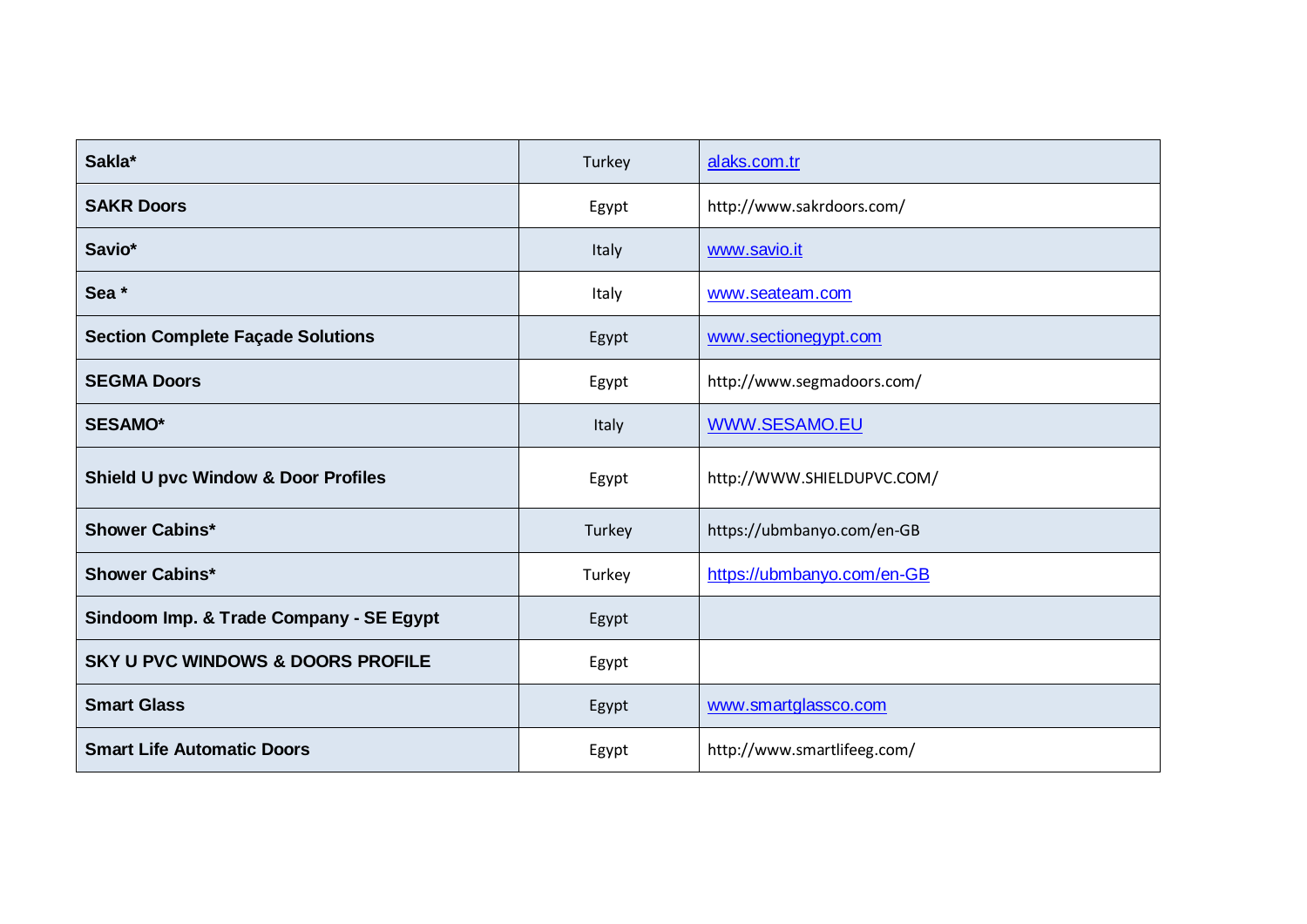| <b>Smart Panel - Alam Eldein</b>                                         | <b>EGYPT</b>         | $\equiv$                                     |
|--------------------------------------------------------------------------|----------------------|----------------------------------------------|
| Somfy*                                                                   | France               | www.somfy.com                                |
| SPHINX GLASS EGYPT - A MEMBER OF CPC                                     | <b>EGYPT</b>         | WWW.SPHINXGLASS.COM                          |
| <b>STARCO PACK</b>                                                       | <b>EGYPT</b>         | WWW.starcogroup-eg.com                       |
| Steinel Hot air & Hot glue tools*                                        | Germany              | https://www.steinel.de                       |
| Sublitex*                                                                | Italy                | $\blacksquare$                               |
| <b>SUPREME EGYPT</b>                                                     | <b>EGYPT</b>         | https://supremegypt.com/                     |
| <b>System Panel</b>                                                      | Egypt                | $\sim$                                       |
| <b>TAREK Company U-pvc &amp; Aluminum Processing</b><br><b>Machinery</b> | <b>EGYPT</b>         | $\blacksquare$                               |
| <b>TECHNO BOND</b>                                                       | SAUDI ARABIA / Egypt | WWW.TECHNO-BOND.COM                          |
| <b>Tekno Doors</b>                                                       | <b>EGYPT</b>         |                                              |
| Teletek*                                                                 | <b>Bulgaria</b>      | https://teletek-electronics.com/en/products/ |
| <b>The Smart Workshop</b>                                                | Egypt                |                                              |
| <b>TIBA Metals</b>                                                       | <b>EGYPT</b>         | www.tibametals.com                           |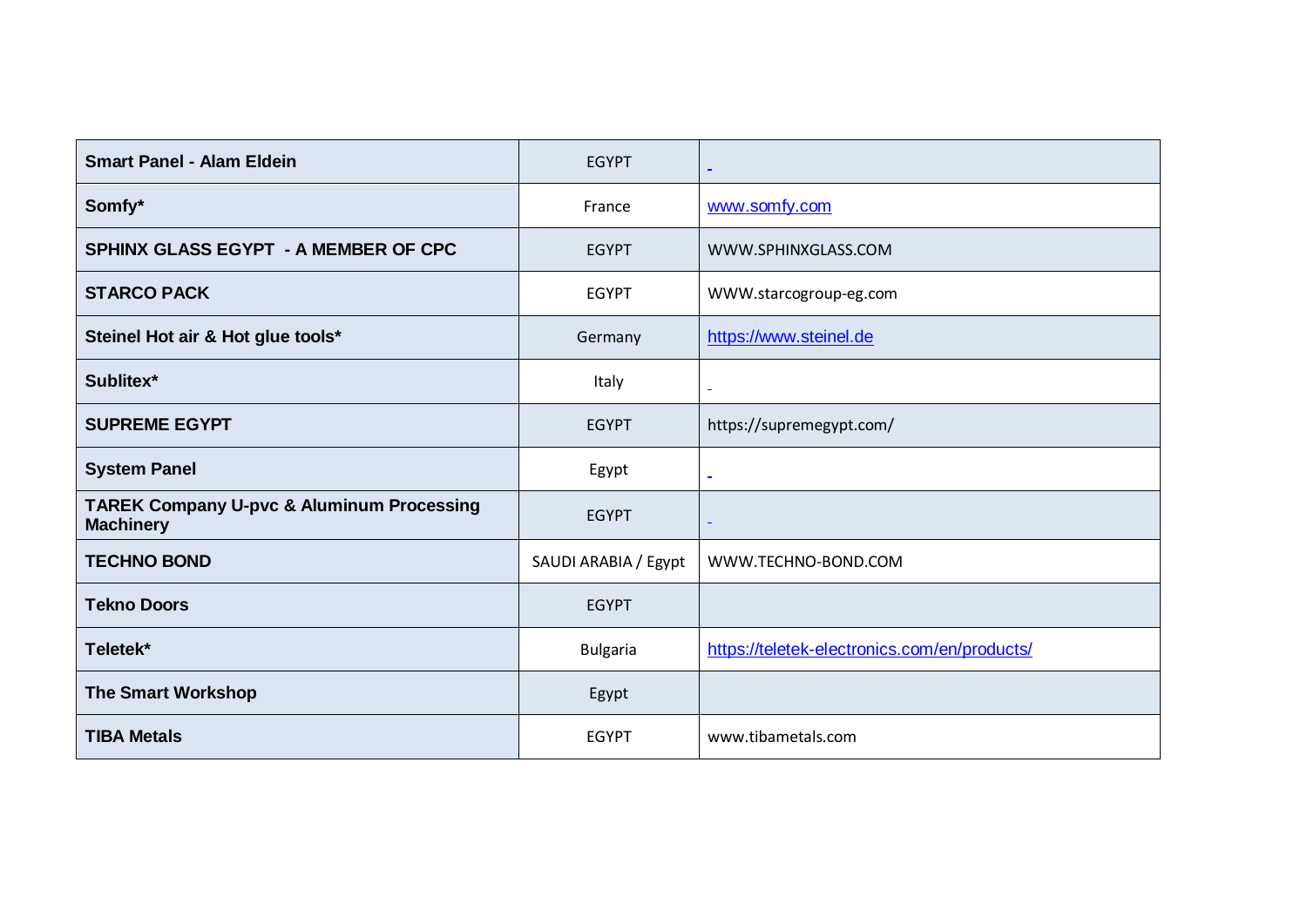| TOA*                                     | Japan         | https://www.toa.jp/          |
|------------------------------------------|---------------|------------------------------|
| <b>Traco Egypt</b>                       | Egypt         | www.tracoegypt.com           |
| <b>TREG UPVC Systems</b>                 | <b>EGYPT</b>  | WWW.TREGEGYPT.COM            |
| <b>Trendy office</b>                     | Egypt         |                              |
| <b>Triflex Egypt</b>                     | <b>EGYPT</b>  | http://www.triflexegypt.com/ |
| <b>UI Panel Aluminum Composite Panel</b> | <b>EGYPT</b>  | $\equiv$                     |
| <b>UNICA*</b>                            | <b>TURKEY</b> | <b>UNICA.COM.TR</b>          |
| <b>UPVC Machines *</b>                   | Turkey        | $\equiv$                     |
| $V2^*$                                   | Italy         | www.v2home.com               |
| <b>VORNE</b> *                           | <b>TURKEY</b> | $\blacksquare$               |
| <b>VORNE Accessories *</b>               | Turkey        | https://www.vorne.com.tr/    |
| <b>VULCAN INDUSTRIES LLC</b>             | <b>UAE</b>    | https://www.vulcanuae.com/   |
| <b>Wanzl Shop Solutions*</b>             | Germany       | https://www.wanzl.com        |
| <b>WATERJET*</b>                         | <b>ITALY</b>  | www.Waterjetcorp.com         |